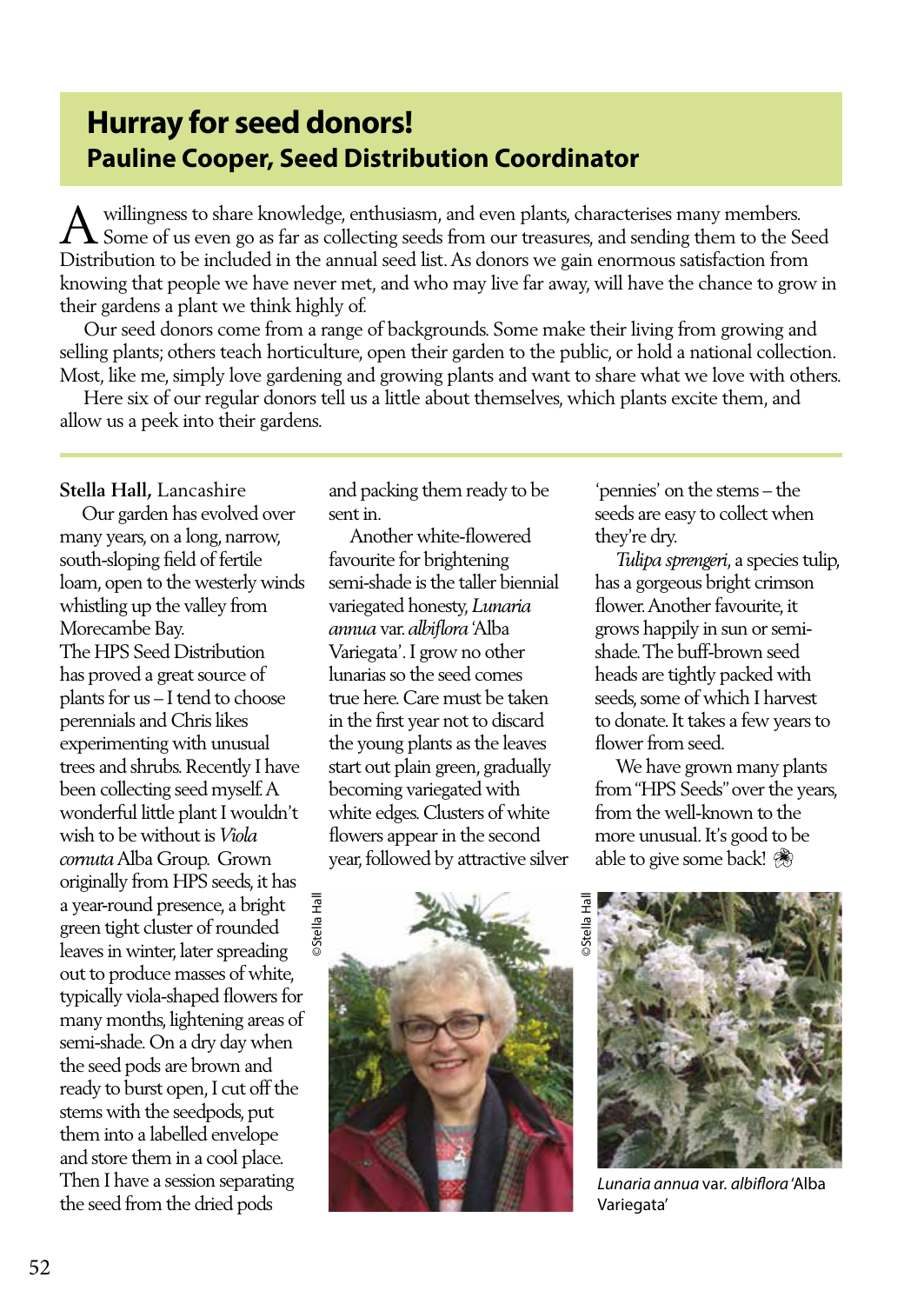**Jeremy Spon,** Canterbury

 I have been growing plants from seed ever since I first became interested in gardening as a teenager, growing cacti in a small unheated greenhouse. Propagation is really, for me, the most rewarding aspect of gardening, and when I first joined the HPS, nearly 30 years ago, I was doubtless partly motivated by the chance to order seeds from the seed-list. Soon I was donating seed as well, at first for the selfish reason that I then qualified for extra packets of seed. But collecting seed becomes a pastime in itself, all the more so because seeds themselves are fascinating.

 I freely admit that my gardening is partly driven by my 'stamp-collecting' tendencies, but I am excited by the endless variety of plant life, and the habitats in which they grow. The Southern Hemisphere exerts a particular fascination, so despite the handicaps imposed by our capricious climate I try and grow many plants from Australia, New Zealand and South Africa, alongside hardier flora.

 When it comes to deciding what seed to donate, a principal factor is which plants actually set viable seed – sadly some produce none, or only sterile seed. But with the time needed to collect and properly clean seed not being trivial, I like to concentrate on plants which I think might be less common, seldom available or particularly well worth growing. I also try and avoid sending in seed of plants that I think might be weedy – having regretted one or two of the things I have grown from seedlist seed in the past!

 Favourites which I try and send in every year include *Genista aetnensis*, which every summer is one of the highlights of the garden; *Campanula primulifolia*, with striking blue flowers with purple centres, which is attractive to butterflies,



another of my interests; and *Morina longifolia*, which can be short lived, especially in less-welldrained soils – it is worth growing fresh plants from seed at least every other year.





*Genista aetnensis Morina longifolia*

## **Carol Madden**, Clwyd

 I love growing from seed. It is almost magical, sowing such small little bundles, sometimes minute capsules, and then they grow! When you collect both for yourself and to conserve the plants, it seems natural to pass on to members the pleasure of such flora, through the Seed Distribution.

 Of course seed is not produced from every plant every year. 2015 was a dreadful year for seed, and 2016 not a lot better. I had always collected seed from *Gladiolus flanaganii*, but not in those years. Although my plant was planted upright, each year it has leaned from the vertical to horizontal.



*Gladiolus flanaganii*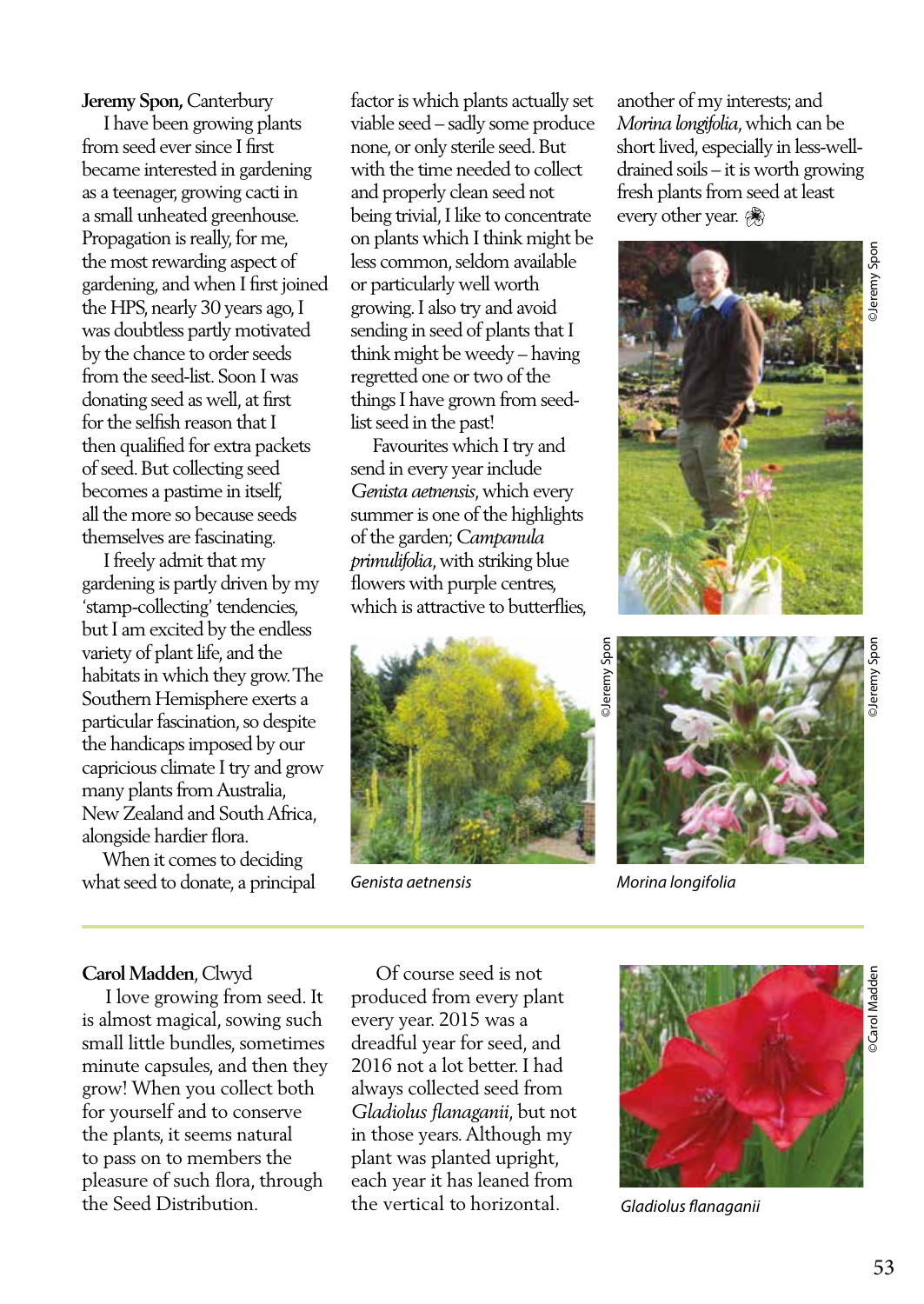

*Paris quadrifolia*



*Allium cernuum*

In its native habitat, growing on cliffs, it looks as if it is trying to throw itself off. Its common name is the suicide lily! A very hardy plant and a lovely shade of Yardley lipstick!

 I have collected seed from some of my favourites, including *Allium cernuum, Dierama argyreum,* and *Paris quadrifolia*, a woodland plant quite rare in our woods and forests, which I find requires two winters to germinate.

 For me, donating seed has never just been about giving members the opportunity to grow something different. If a plant is unusual or difficult to obtain then donating the

seed is a way of safeguarding it. Also, I know that if my plant dies and seed has been donated then I might be able to obtain it again through the seed exchange. A savings bank with a difference!

 I eagerly await the arrival of the seed list and try to get my request in the post by lunchtime. Then I carry on with domestic chores while daydreaming about the seeds that will come through the letter box. Some members might use a reference book to ensure they will like the resulting plants, but I am far too impatient to do that. So I get any number of surprises, just what Christmas should be!

garden which is peaceful yet interesting. We have a certain amount of good ground cover (lots of geraniums) and I find it hard to resist growing a sizeable area of herbaceous perennials

providing extra interest for at least half the year. As all gardens do, the garden continues to evolve – indeed, I have often thought of gardening as like being the playground monitor:



The late summer border: *Rudbeckia fulgida* var. *sullivantii* 'Goldsturm', *Eupatorium maculatum* Atropurpureum Group, *Molinia caerulea*  'Variegata', *Crocosmia* 'Lucifer' & *Miscanthus sinensis* 'Malepartus'

**Panny Laing,** Moray, Inverness

 Since 1991, when we first moved to Logie, on the banks of the River Findhorn, the walled garden has evolved from the traditional Victorian model to the beginnings of a woodland garden. I arrived with very limited horticultural experience but had enormous help from the late Gavin Dallmeyer, who was a knowledgeable plantsman and designer; he introduced me to a wide variety of unusual shrubs, and was a good enough friend to stop me planting the wrong things!

By 2009 it was apparent that the garden had developed its own microclimate so we did the second stage of 'softening', opening up the burn and planting more trees and shrubs. The aim is a low-maintenance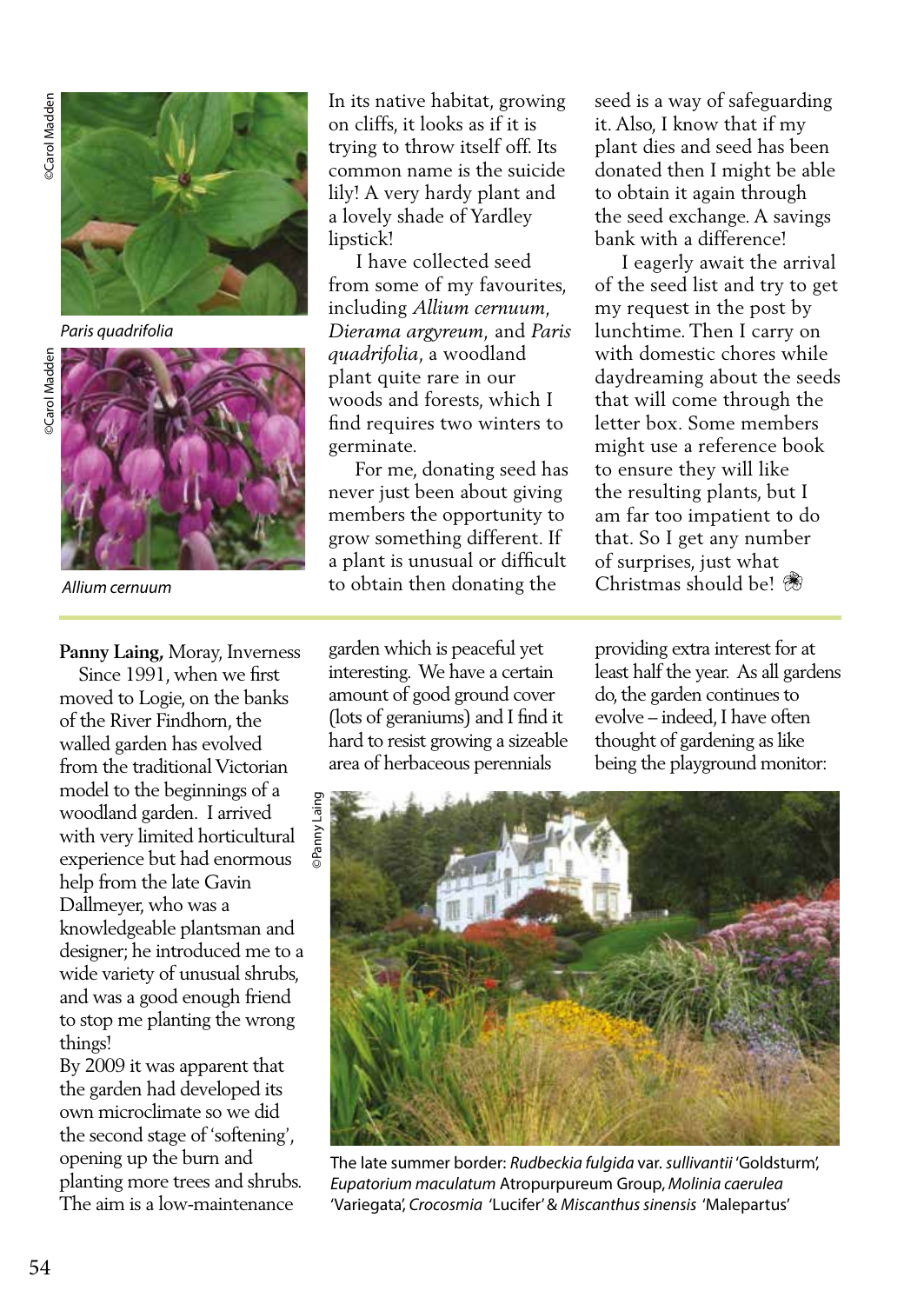nurturing the quiet ones and fending off the bullies! We have a small but very dedicated team of propagators who produce plants for our Garden Shop – in addition to dividing and propagating from the garden, they are also assiduous in collecting seeds, many of which end up on the HPS list. I am always

on the lookout for different garden-worthy plants to grow and promote – and tend to favour species over many of the new hybrids. To see a plant growing happily and contributing to the overall beauty of the garden gives me enormous pleasure – as does sharing the garden with our many visitors.



**Massimo Cantoni,** near Milan My husband, a lawyer, naturalist and passionate botanist, wanted to create a garden based on a harmonious blend of scientific and aesthetic principles. Work began on Caplez Botanical Garden in 1990, and it opened to the public in the spring of 2010. It has been reconfirmed as a member of the Botanic Gardens Conservation International.

 The garden now covers over 10 acres of calcareous terrain and hosts 3,800 species and varieties of plants from all over the world. We cultivate a wide

range of herbaceous perennials and shrubs; in particular, we have two collections of shrubs: *Philadelphus* and *Spiraea*, which are accredited Specialised Plant Collections in Italy. We also take special care to cultivate local and endangered plants.

 We are in contact with over 350 botanical gardens and arboretums throughout the world, and we like to exchange seeds for their greenhouse and seedling boxes where they can sprout and give the passionate gardener something to learn about and admire. Last year we donated seed to the Hardy

Plant Society including, just at the start of the alphabet, *Ampelodesmos mauritanicus, Anisodontea capensis* and *Argemone grandiflora*, which we understand are hard to find as plants in the UK.

 We participate in the yearly garden show in Milan, ORTICOLA, one of the most important in Italy.

 The Garden receives no public funding. It is open to the public for free, only by appointment, four times a year in the months of April and May. We would like to welcome you!

 **Cristina Schindler**





©Caplez Botanical Garden Garde plez Botanical



Taking cuttings *Spiraea nipponica* Maxim